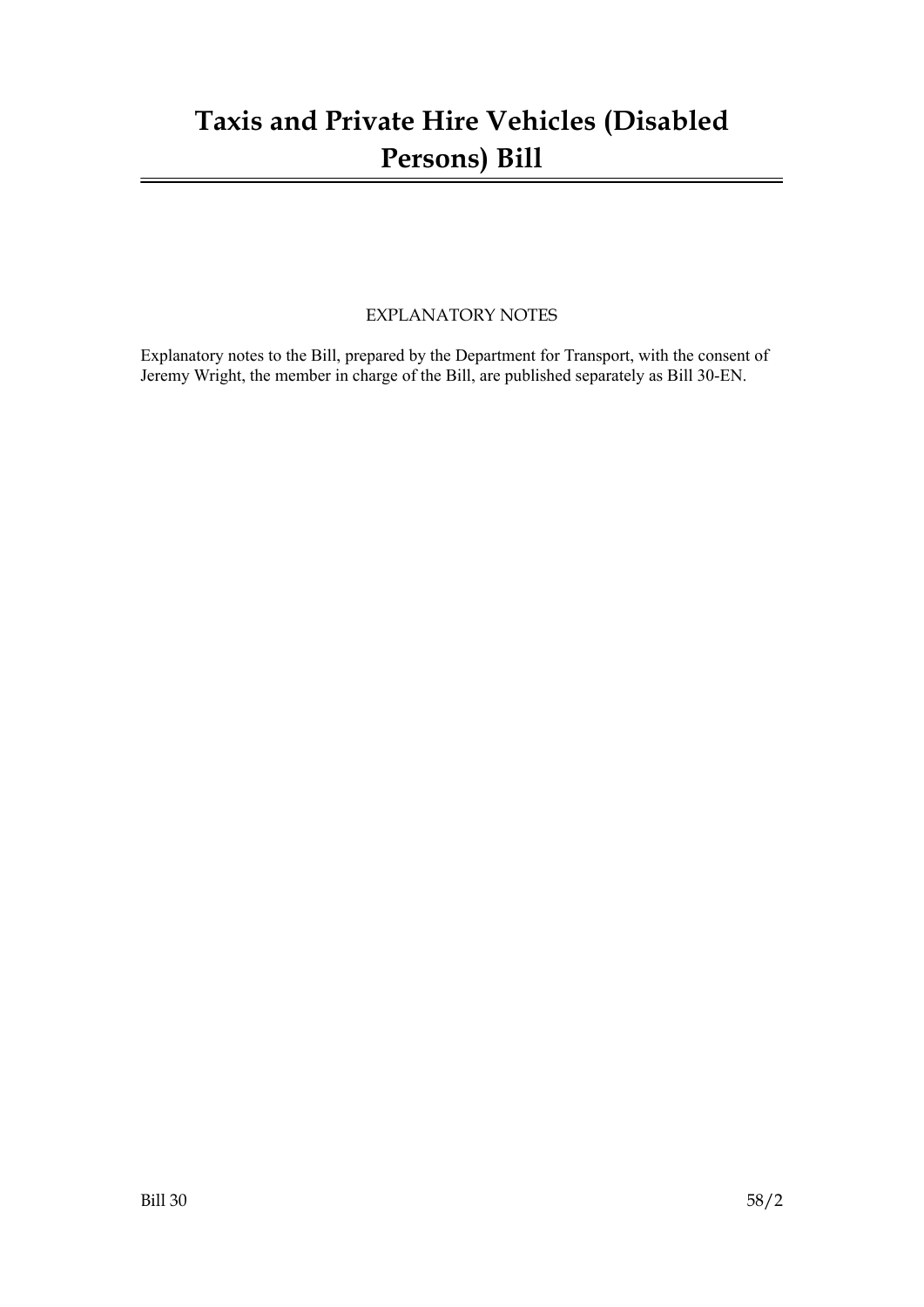# **Taxis and Private Hire Vehicles (Disabled Persons) Bill**

### **CONTENTS**

- 1 Duties of drivers
- 2 Exemption certificates
- 3 Lists of wheelchair-accessible vehicles
- 4 Duties of operators of private hire vehicles
- 5 Minor and consequential amendments
- 6 Extent, commencement and short title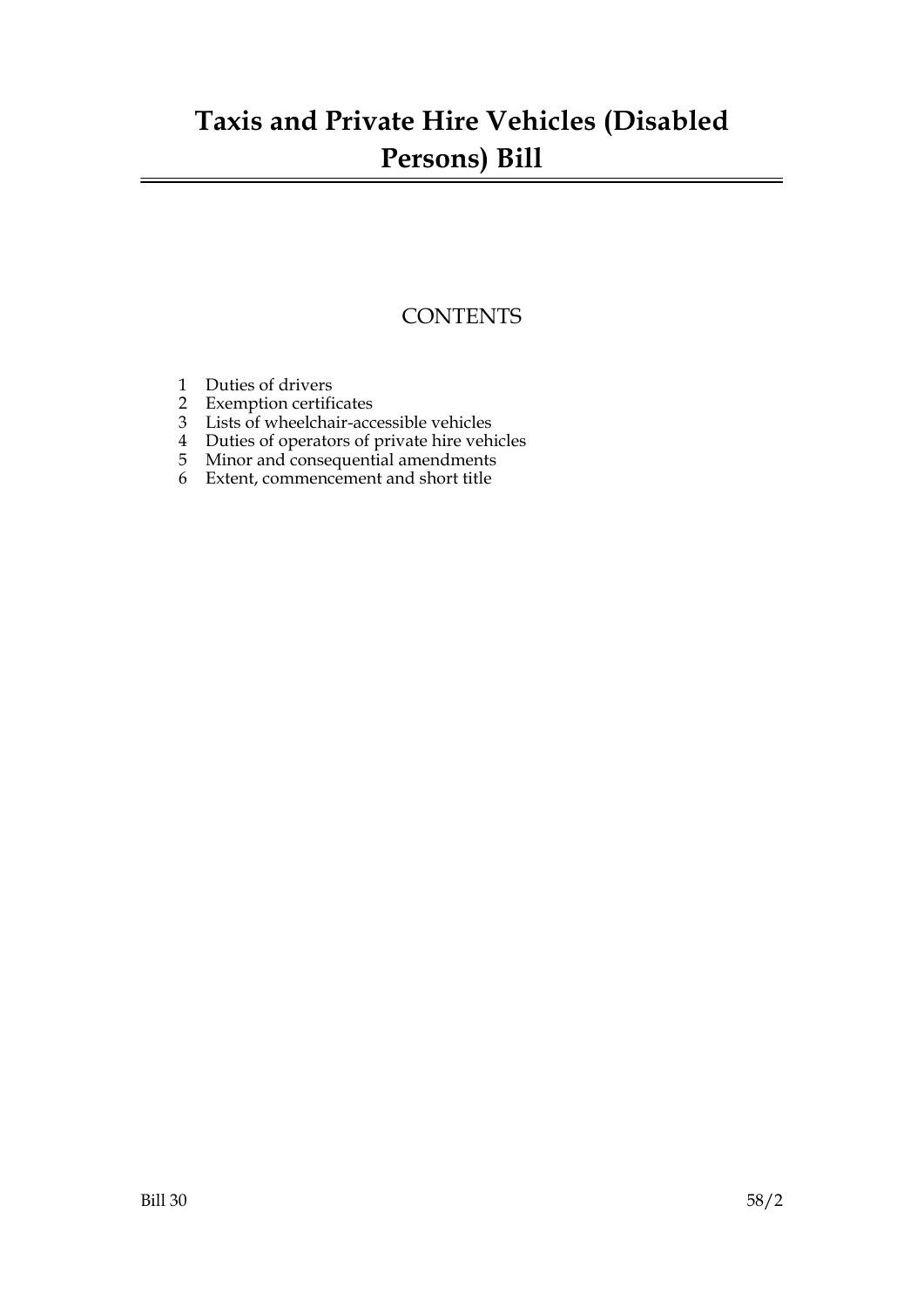# A **BILL** TO

Make provision relating to the carrying of disabled persons by taxis and private hire vehicles.

E IT ENACTED by the Queen's most Excellent Majesty, by and with the advice and consent of the Lords Spiritual and Temporal, and Commons, in this present **B** E IT ENACTED by the Queen's most Excellent Majesty, by and with consent of the Lords Spiritual and Temporal, and Commons, Parliament assembled, and by the authority of the same, as follows:

#### **1 Duties of drivers**

- (1) The Equality Act 2010 is amended as follows.
- (2) After section 164 (exemption from taxi accessibility regulations) insert—

#### **"164A Disabled passengers: duties of drivers**

- (1) This section imposes duties on the driver of a taxi or private hire vehicle which has been hired— *5*
	- (a) by or for a disabled person, or
	- (b) by another person who wishes to be accompanied by a disabled person.
- (2) This section also imposes duties on the driver of a taxi or private hire vehicle if— *10*
	- (a) the vehicle is being used to provide a local service (within the meaning of section 2 of the Transport Act 1985), and
	- (b) a person within subsection  $(1)(a)$  or (b) has indicated to the driver that the person wishes to travel on the service.
- (3) But this section does not impose duties on a driver in a case in which—
	- (a) the taxi or private hire vehicle is designated, and
	- (b) the disabled person is in a wheelchair.

For provision that applies in such a case, see section 165.

- (4) For the purposes of this section—
	- (a) a taxi or private hire vehicle is "designated" if it appears on a list maintained under section 167;
	- (b) "the passenger" means the disabled person concerned.

*15*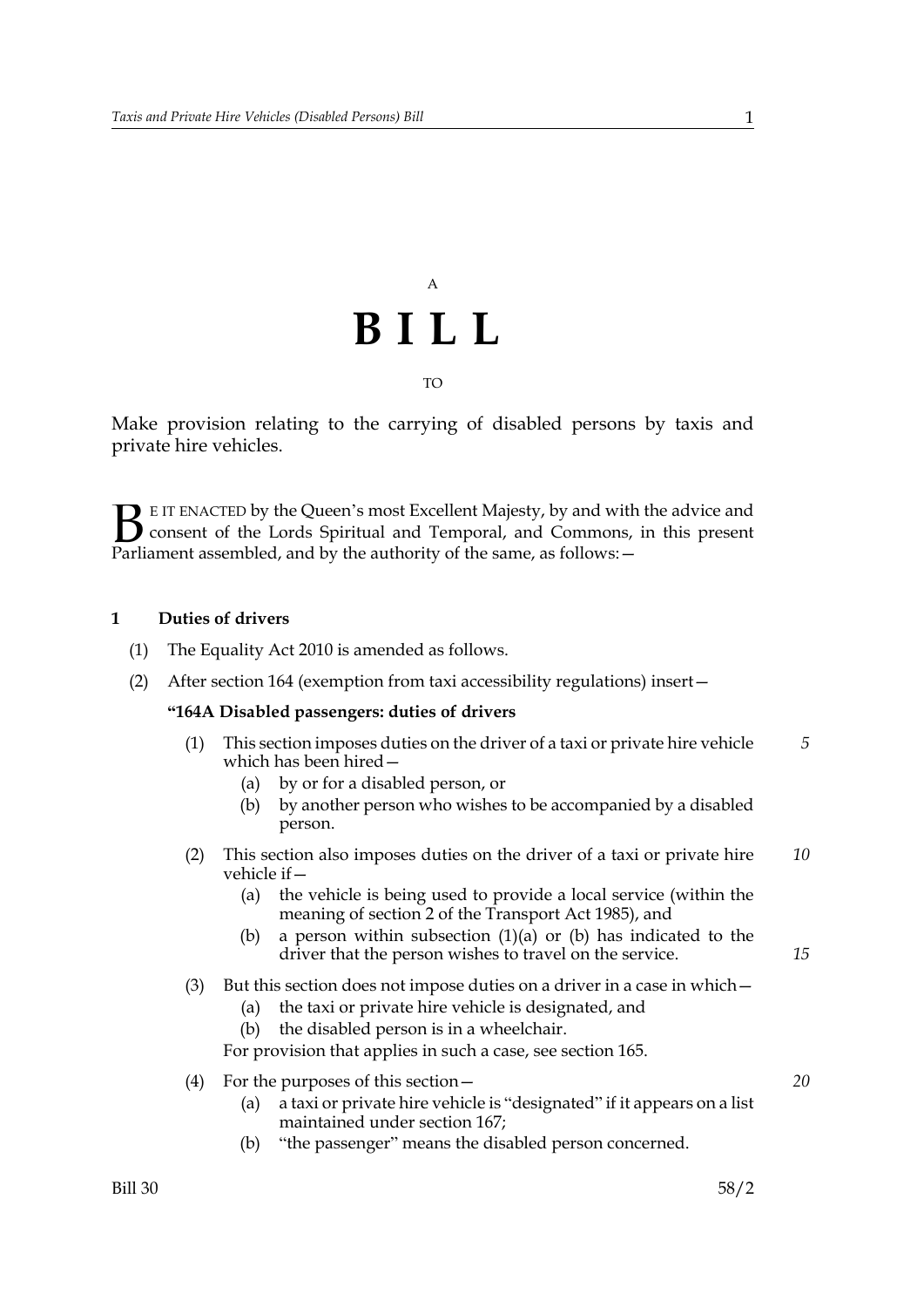- (5) The duties are—
	- (a) to carry the passenger;
	- (b) if the passenger is in or has with them a wheelchair, to carry the wheelchair;
	- (c) if the passenger has with them any mobility aids, to carry the mobility aids;
	- (d) to take such steps as are reasonable to ensure that the passenger is carried in safety and reasonable comfort;
	- (e) to give the passenger such mobility assistance as is reasonably required;
	- (f) not to make, or propose to make, any additional charge for complying with a duty mentioned in paragraphs (a) to (e).
- (6) For the purposes of this section "mobility aids" means any item the passenger uses to assist with their mobility but does not include—
	- (a) a wheelchair, or
	- (b) an assistance dog (sections 168 and 170 make provision about the carrying of assistance dogs).
- (7) For the purposes of this section "mobility assistance" means assistance—
	- (a) to enable the passenger to get into or out of the vehicle;
	- (b) to load the passenger's luggage, wheelchair or mobility aids into or out of the vehicle.
- (8) This section does not require the driver—
	- (a) unless the vehicle is of a description prescribed by the Secretary of State, to carry more than one wheelchair on any one journey;
	- (b) to carry a person in circumstances in which it would otherwise be lawful for the driver to refuse to carry the person.
- (9) The driver of a taxi or private hire vehicle commits an offence by failing to comply with a duty imposed on the driver by this section.
- (10) A person guilty of an offence under subsection (9) is liable on summary conviction to a fine not exceeding level 3 on the standard scale. *30*
- (11) It is a defence for a person charged with an offence under subsection (9) in relation to the duty mentioned in subsection (5)(a) or (d) to show that at the time of the alleged offence the person could not reasonably have known that the passenger was disabled.
- (12) It is a defence for a person charged with an offence under subsection (9) in relation to the duty mentioned in subsection (5)(b) or (c) to show that at the time of the alleged offence—
	- (a) it would not have been possible for the wheelchair or mobility aids to be carried safely in the vehicle, or
	- (b) it would not otherwise have been reasonable in all the circumstances for the wheelchair or mobility aids to be carried in the vehicle.
- (13) It is a defence for a person charged with an offence under subsection (9) in relation to the duty mentioned in subsection (5)(e) to show that at the time of the alleged offence the person could not reasonably have known

*10*

*15*

*5*

*20*

*25*

*35*

*40*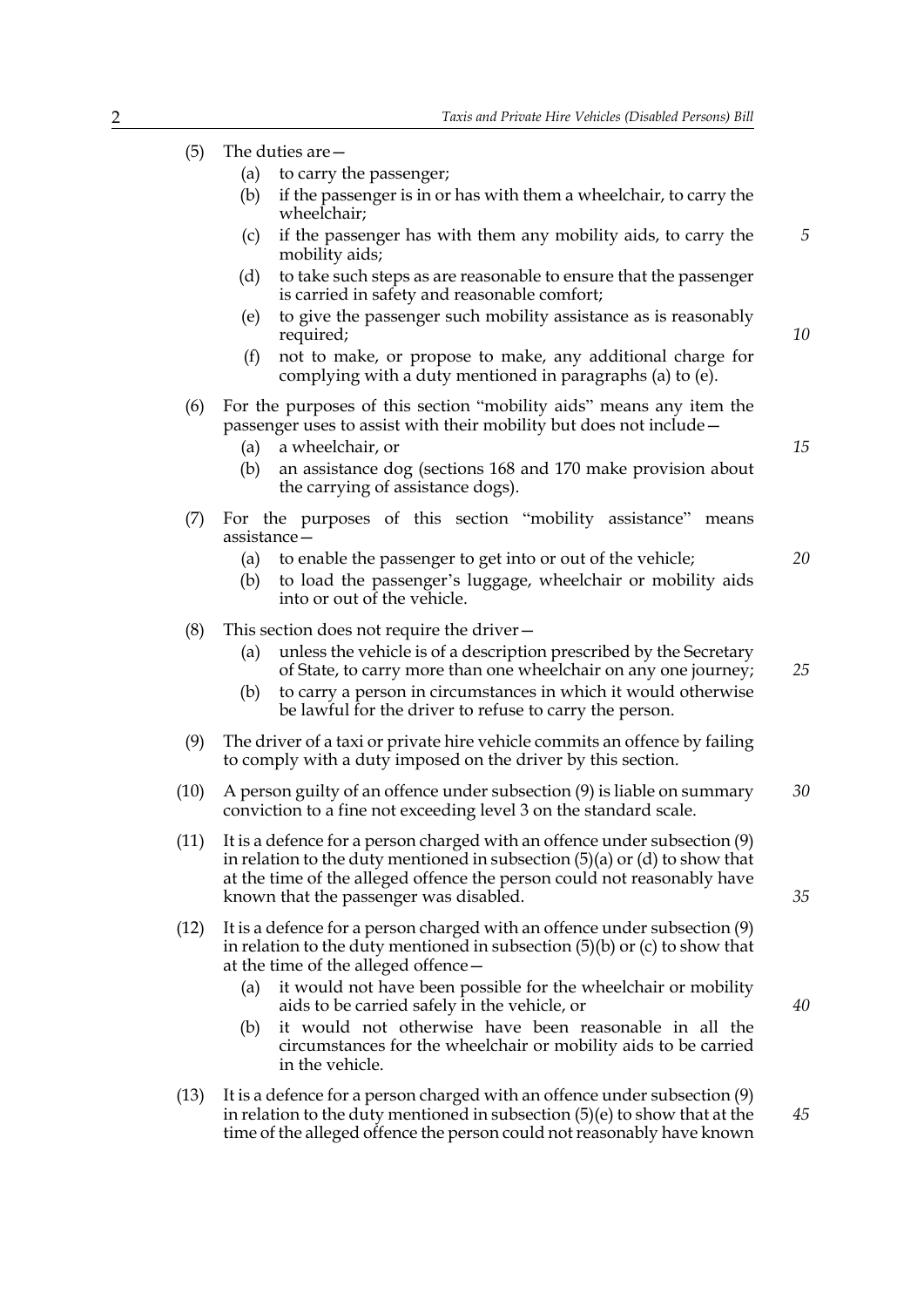that the passenger required mobility assistance of the type required by the passenger."

- (3) In section 165 (passengers in wheelchairs)—
	- (a) for the heading substitute "Disabled passengers in wheelchairs: duties of drivers of designated vehicles";
	- (b) in subsection (1), after "taxi" insert "or designated private hire vehicle";
	- (c) omit subsection (2);
	- (d) before subsection (3) insert—
		- "(2A) This section also imposes duties on the driver of a designated taxi or designated private hire vehicle if—
			- (a) the vehicle is being used to provide a local service (within the meaning of section 2 of the Transport Act 1985), and
			- (b) a person within subsection  $(1)(a)$  or (b) has indicated to the driver that the person wishes to travel on the service."; *15*
	- (e) in subsection  $(4)$ 
		- (i) omit paragraph (b);
		- (ii) after paragraph (c) insert—
			- "(ca) if the passenger has with them any mobility aids, to carry the mobility aids;"; *20*
		- (iii) after paragraph (e) insert—
			- "(f) not to make, or propose to make, any additional charge for complying with a duty mentioned in paragraphs (a) to (e).";
	- (f) after subsection (4) insert—
		- "(4A) For the purposes of this section "mobility aids" means any item the passenger uses to assist with their mobility but does not include—
			- (a) a wheelchair, or
			- (b) an assistance dog (sections 168 and 170 make provision about the carrying of assistance dogs).";
	- $(g)$  in subsection  $(5)$ 
		- (i) for "Mobility assistance is" substitute "For the purposes of this section "mobility assistance" means";
		- (ii) in paragraph (c), after "luggage" insert "or mobility aids";
	- (h) in subsection (9), for "the offence" substitute "an offence under subsection (7) in relation to the duty mentioned in subsection (4)(a) or  $(c)$ ";
	- (i) after subsection (9) insert—
		- "(9A) It is a defence for a person charged with an offence under subsection (7) in relation to the duty mentioned in subsection  $(4)(ca)$  to show that at the time of the alleged offence –
			- (a) it would not have been possible for the mobility aids to be carried safely in the vehicle, or
			- (b) it would not otherwise have been reasonable in all the circumstances for the mobility aids to be carried in the vehicle.";
	- (j) omit subsection (10).

*5*

*10*

*25*

*30*

*35*

- *40*
-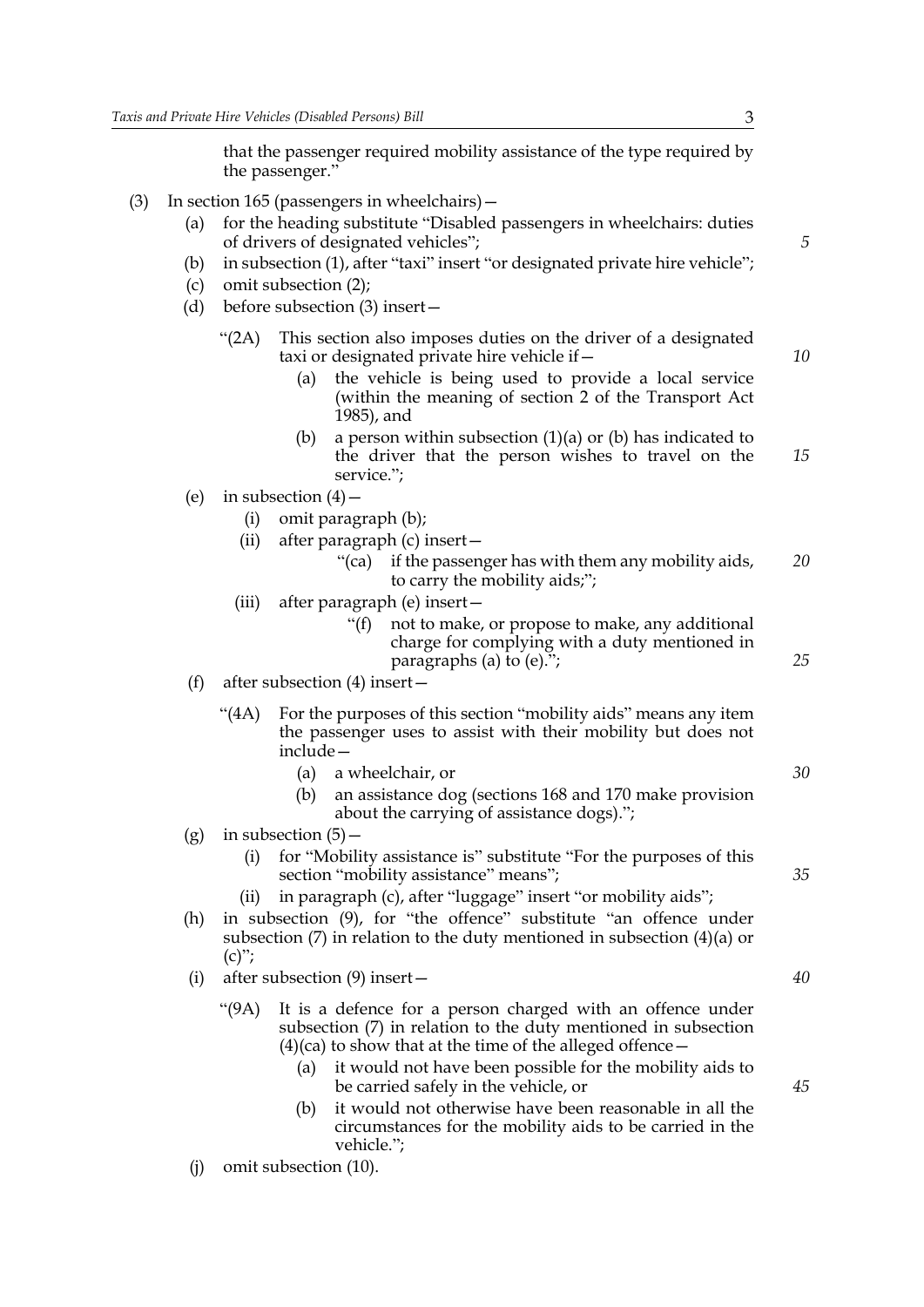(4) After section 165 insert—

#### **"165A Disabled passengers: assistance to identify and find vehicle**

- (1) This section imposes duties on the driver of a private hire vehicle or pre-booked taxi where the following two conditions are met.
- (2) The first condition is that the private hire vehicle or pre-booked taxi has been hired— *5*
	- (a) by or for a disabled person, or
	- (b) by another person who wishes to be accompanied by a disabled person.
- (3) The second condition is that the driver of the private hire vehicle or prebooked taxi has been made aware before the start of the passenger's journey in the vehicle that the passenger requires assistance to identify or find that vehicle. *10*
- (4) For the purposes of this section—
	- (a) a taxi is "pre-booked" if it has been hired otherwise than as a result of plying or standing for hire; *15*
	- (b) "the passenger" means the disabled person concerned.
- (5) The duties are—
	- (a) to take such steps as are reasonable to assist the passenger to identify and find the vehicle which has been hired;
	- (b) not to make, or propose to make, any additional charge for complying with the duty mentioned in paragraph (a).
- (6) The driver of a private hire vehicle or pre-booked taxi commits an offence by failing to comply with a duty imposed on the driver by this section.
- (7) A person guilty of an offence under subsection (6) is liable on summary conviction to a fine not exceeding level 3 on the standard scale."

#### **2 Exemption certificates**

- (1) Section 166 of the Equality Act 2010 (passengers in wheelchairs: exemption certificates) is amended as follows.
- (2) In the heading, for "Passengers in wheelchairs" substitute "Disabled passengers".
- (3) In subsection (1), for "duties imposed by section 165" substitute "mobility assistance duties".
- (4) After subsection (2) insert—
	- "(2A) For the purposes of this section "the mobility assistance duties" means—
		- (a) the duty mentioned in section  $164A(5)(e)$ , and
		- (b) the duty mentioned in section  $165(4)(e)$ ."

- (a) omit "designated";
- (b) for "duties imposed by section 165" substitute "mobility assistance duties".

*35*

*40*

*20*

*25*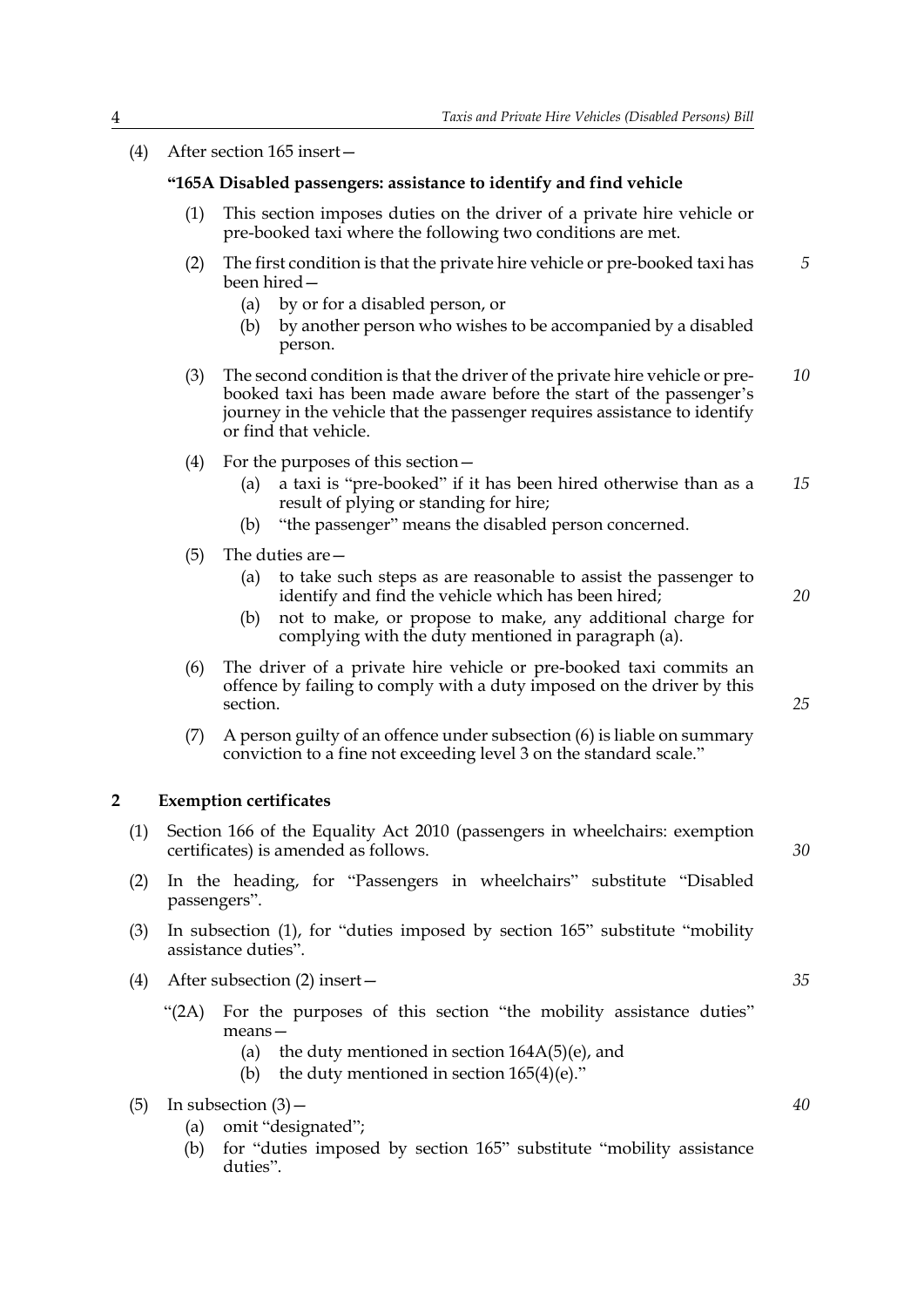- (6) In subsection  $(4)$ 
	- (a) omit "designated";
	- (b) for "duties imposed by section 165" substitute "mobility assistance duties".
- (7) Omit subsection (5).

#### **3 Lists of wheelchair-accessible vehicles**

- (1) Section 167 of the Equality Act 2010 (lists of wheelchair-accessible vehicles) is amended as follows.
- (2) In subsection  $(1)$ 
	- (a) for "may" substitute "must";
	- (b) after "maintain" insert "and publish".
- (3) Omit subsections (3) and (4).
- (4) In subsection (6), after paragraph (a) insert—
	- "(aa) how a list under subsection (1) is to be maintained and published;".
- (5) In subsection (7) omit "which maintains a list under subsection (1)".

#### **4 Duties of operators of private hire vehicles**

After section 167 of the Equality Act 2010 insert—

#### **"167A Disabled passengers: duties of operators of private hire vehicles**

- (1) The operator of a private hire vehicle commits an offence by failing or refusing to accept a booking for the vehicle if— *20*
	- (a) the booking is requested by or on behalf of a disabled person or a person who wishes to be accompanied by a disabled person, and
	- (b) the reason for the failure or refusal is  $-$ 
		- (i) that the passenger has a disability, or
		- (ii) to prevent the driver of the private hire vehicle being made subject to a duty which would otherwise be imposed on the driver by section 164A, 165 or 165A.
- (2) The operator of a private hire vehicle commits an offence by making, or proposing to make, an additional charge for the carrying out of any duty imposed on the driver of the private hire vehicle under section 164A, 165 or 165A. *30*
- (3) A person guilty of an offence under subsection (1) or (2) is liable on summary conviction to a fine not exceeding level 3 on the standard scale. *35*
- (4) It is a defence for a person charged with an offence under subsection (1) to show that it was reasonable not to have accepted the booking due to a lack of suitable vehicles.
- (5) In this section "the passenger" means the disabled person concerned." *40*

*5*

*10*

*15*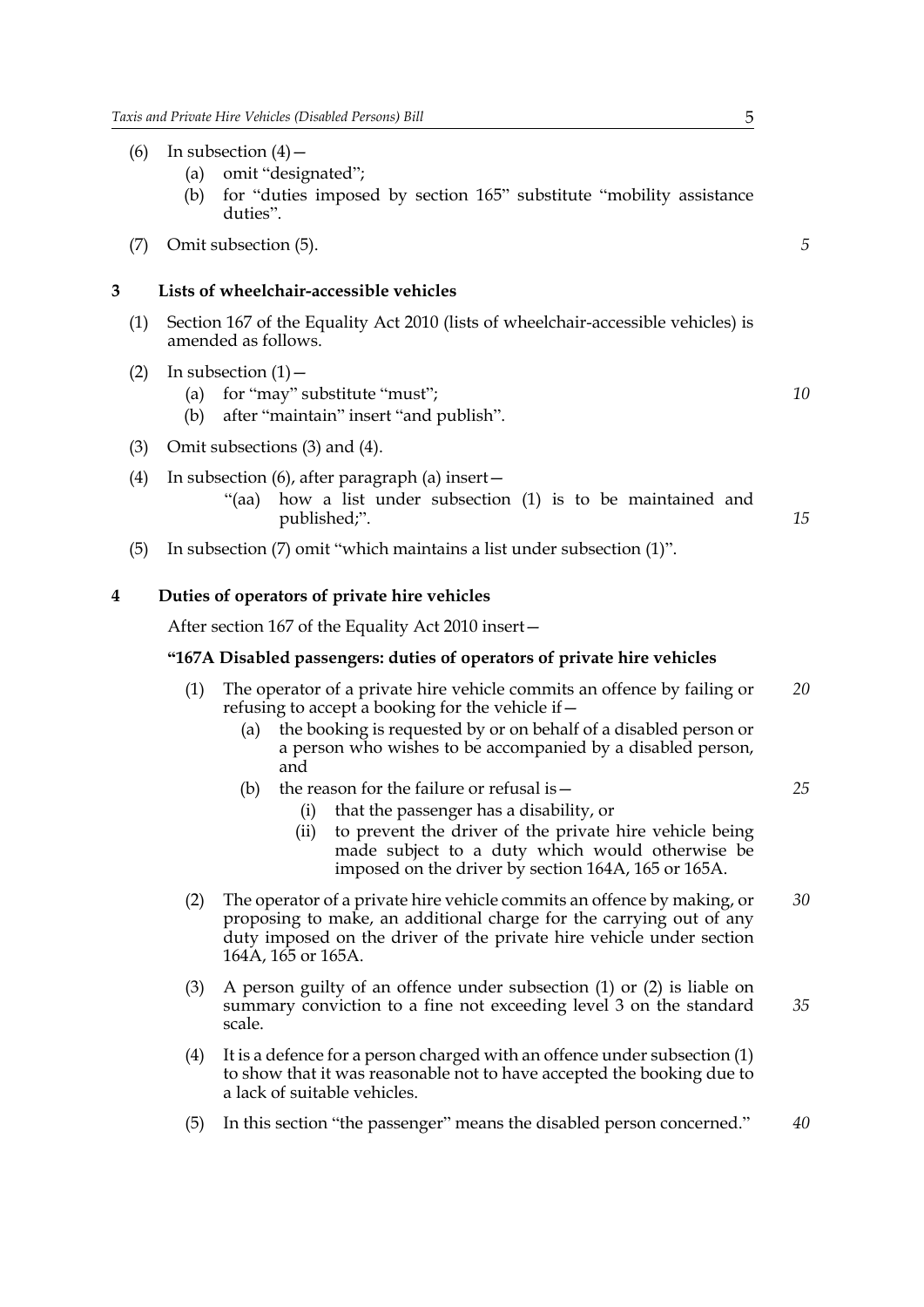#### **5 Minor and consequential amendments**

- (1) The Equality Act 2010 is amended as follows.
- (2) In section 168(2)(b), after "not make" insert ", or propose to make,".
- (3) In section 170 (assistance dogs in private hire vehicles)—
	- (a) in subsection (1), for paragraph (b) substitute  $-$ 
		- "(b) the reason for the failure or refusal is—
			- (i) that the disabled person will be accompanied by an assistance dog, or
			- (ii) to prevent the driver of the private hire vehicle being made subject to a duty which would otherwise be imposed on the driver by this section."; *10*
	- (b) in subsection  $(2)$ 
		- (i) after "operator" insert "or driver of a private hire vehicle";
		- (ii) after "making" insert ", or proposing to make,";
	- (c) in subsection  $(5)$ 
		- (i) in the definition of driver, in paragraph (a), omit "("the 1998 Act")";
		- (ii) in the definition of driver, in paragraph (b), omit "("the 1976  $Act")$ ";
		- (iii) omit the definitions of "operator" and "private hire vehicle".
- (4) In section 171(5), for ", "licensing authority" and "private hire vehicle"" substitute "and "licensing authority"".
- (5) In section  $173(1)$ 
	- (a) after the definition of "assistance dog" insert—
		- ""operator", in relation to a private hire vehicle—
			- (a) means a person who holds a licence under—
				- (i) section 55 of the Local Government (Miscellaneous Provisions) Act 1976,
				- (ii) section 3 of the Private Hire Vehicles (London) Act 1998, or *30*
				- (iii) a provision of a local enactment equivalent to the provision mentioned in sub-paragraph (i) or (ii); and
			- (b) in section 167A, also includes a person who holds a licence under Part I of the Civic Government (Scotland) Act 1982 in relation to the use of premises for the carrying on of a business which consists to any extent of the taking of bookings, by any means of communication, from members of the public for the hire of a private hire car licenced under section 10 of that Act; *35*

"private hire vehicle"—

- (a) means a vehicle licensed under—
	- (i) section 48 of the Local Government (Miscellaneous Provisions) Act 1976,
	- (ii) section 7 of the Private Hire Vehicles (London) Act 1998, or
	- (iii) a provision of a local enactment equivalent to the provision mentioned in sub-paragraph (i) or (ii); and

*40*

*45*

*5*

*15*

*20*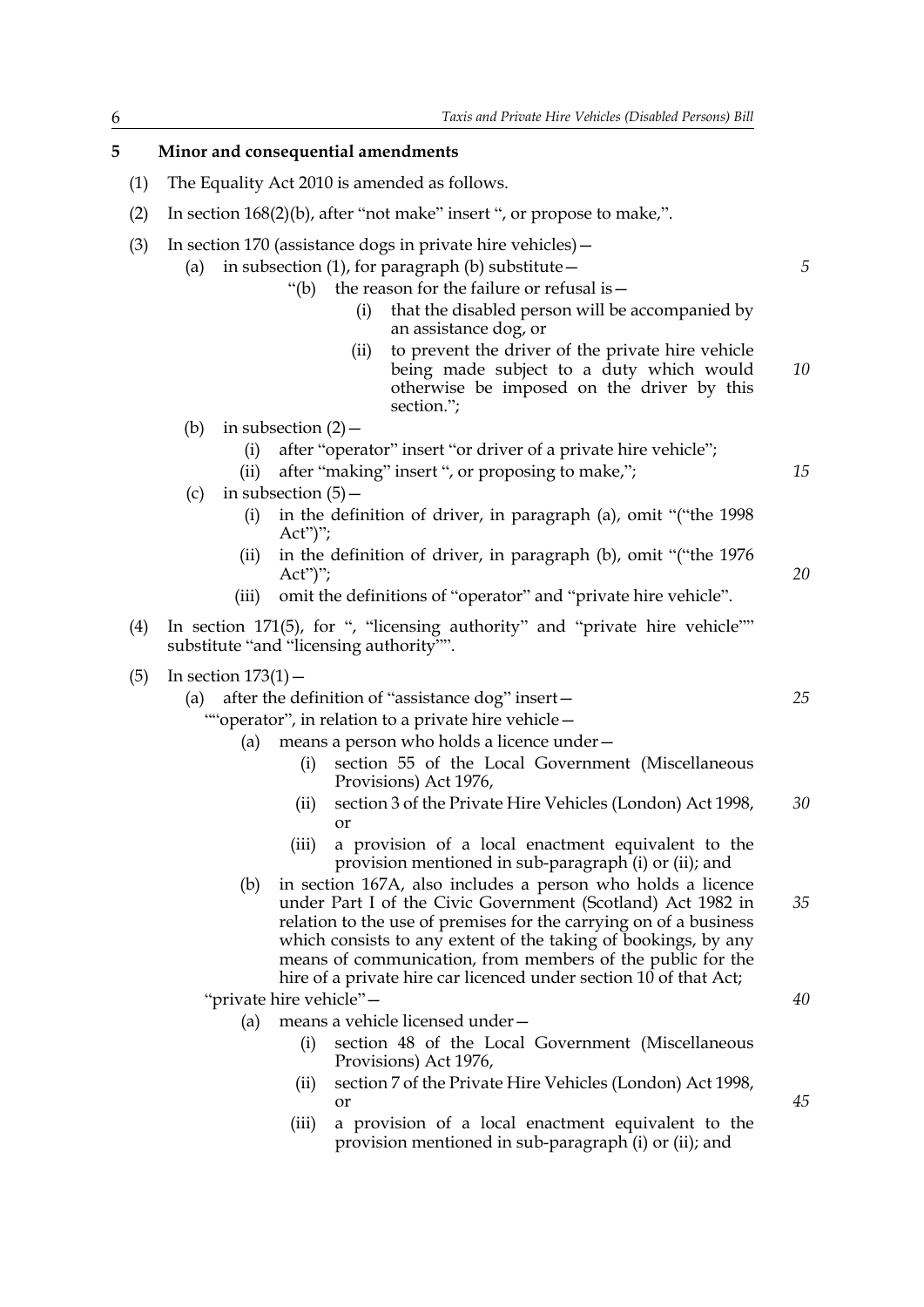- (b) in sections 164A to 167A, also includes a private hire car licensed under section 10 of the Civic Government (Scotland) Act 1982;";
- (b) in the definition of "taxi", in paragraph (b), for "165" substitute "164A".

#### **6 Extent, commencement and short title**

- (1) This Act extends to England and Wales and Scotland.
- (2) This Act comes into force at the end of the period of two months beginning with the day on which it is passed.
- (3) This Act may be cited as the Taxis and Private Hire Vehicles (Disabled Persons) Act 2022.